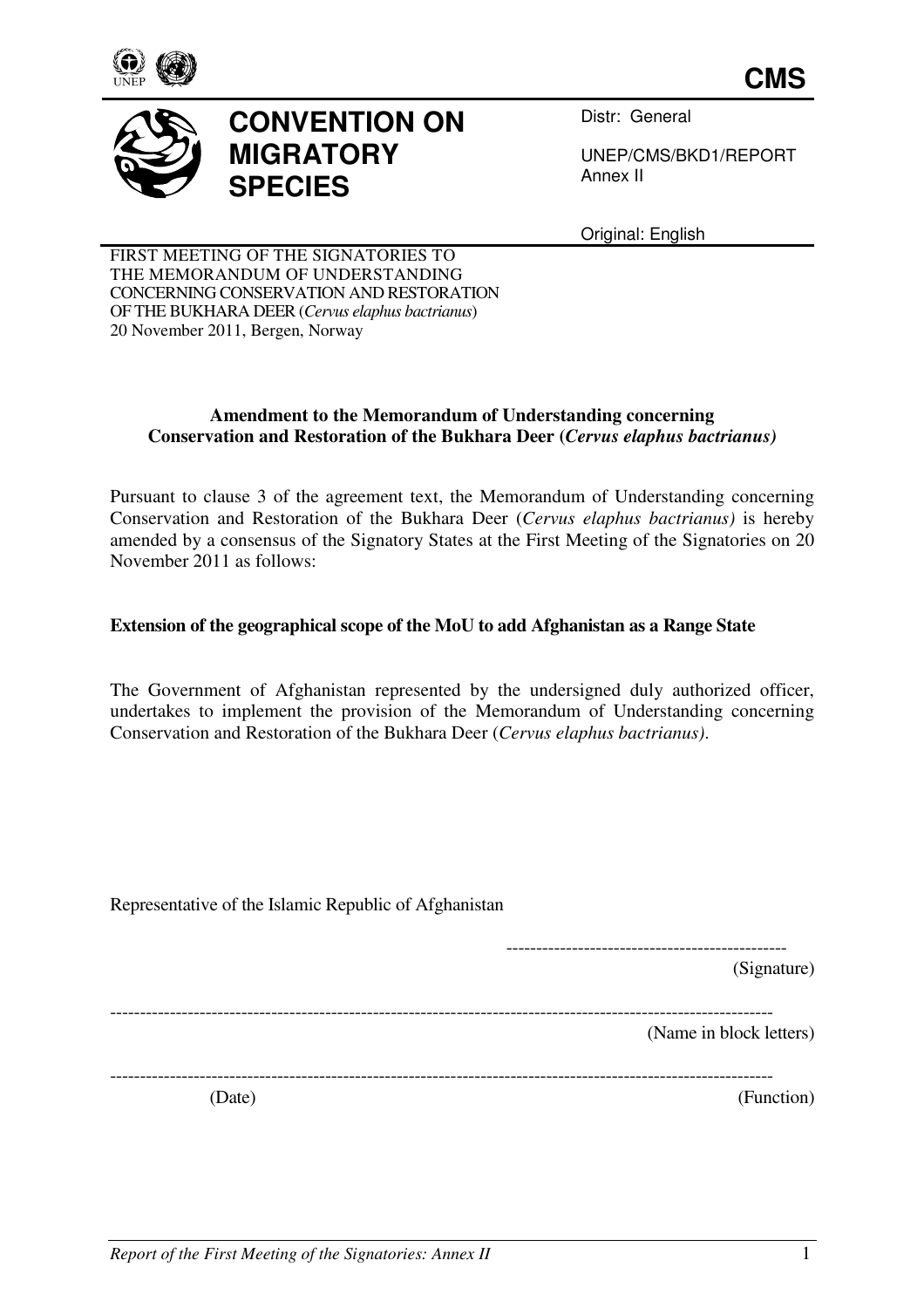| Representative of the Republic of Kazakhstan   |                                            |
|------------------------------------------------|--------------------------------------------|
|                                                | (Signature)                                |
|                                                | (Name in block letters)                    |
| (Date)                                         | (Function)                                 |
| Representative of the Republic of Tajikistan   |                                            |
|                                                | (Signature)                                |
|                                                | (Name in block letters)                    |
| (Date)                                         | (Function)                                 |
| Representative of the Republic of Turkmenistan |                                            |
|                                                | (Signature)                                |
|                                                | (Name in block letters)                    |
| (Date)                                         | (Function)                                 |
| Representative of the Republic of Uzbekistan   |                                            |
|                                                | ---------------------------<br>(Signature) |
|                                                | (Name in block letters)                    |
| (Date)                                         | (Function)                                 |